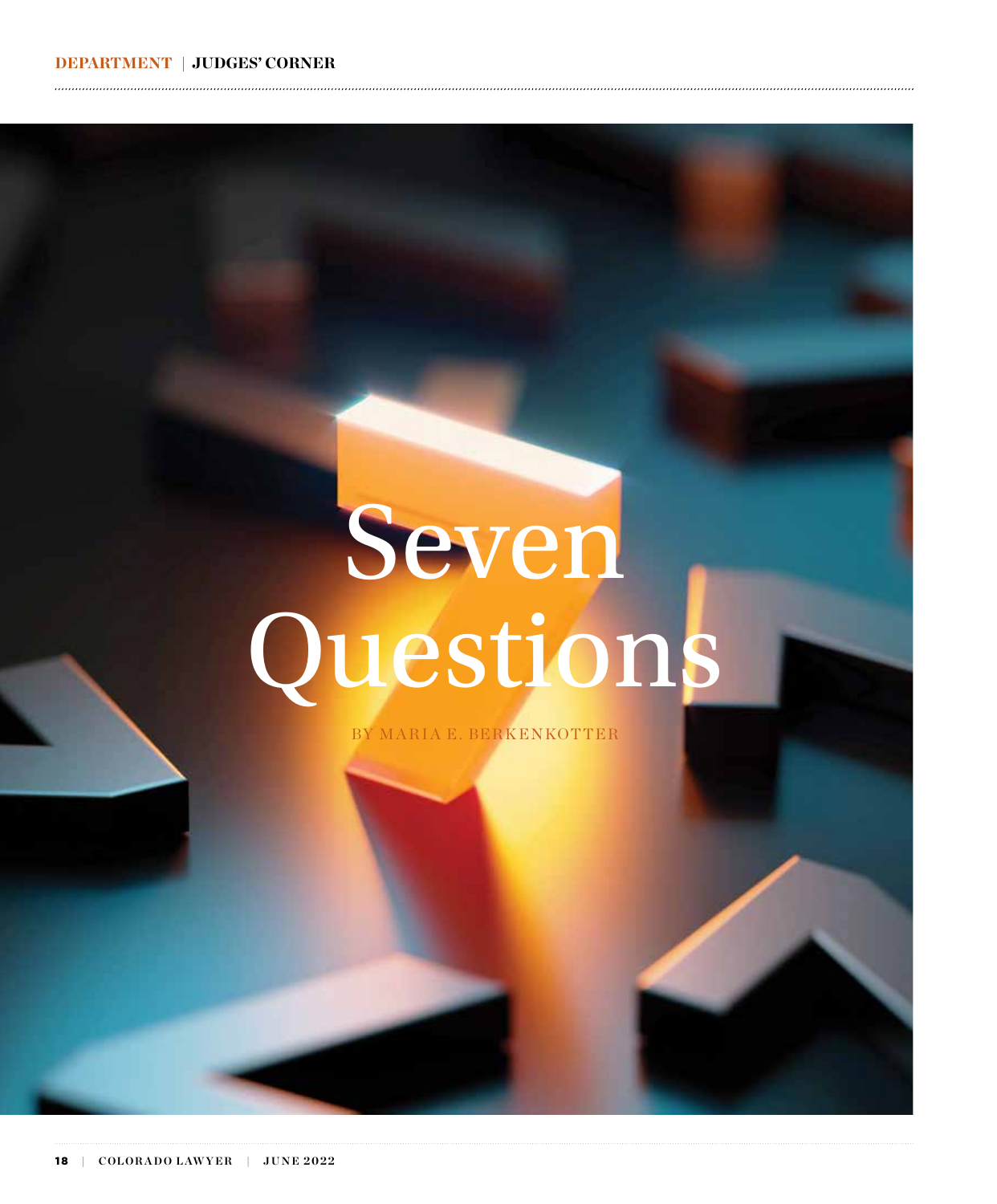

s I sit down to write this, I am struck<br>by the rollercoaster of events that<br>have occurred during this series'<br>short existence. When the series<br>first appeared in January, Omicron was on by the rollercoaster of events that have occurred during this series' short existence. When the series the rise, and courts were again grappling with how to keep cases moving while also keeping litigants, court staff, attorneys, witnesses, and judges safe. Since then, COVID numbers have plummeted in Colorado, most—if not all courthouses have lifted mask mandates, and jury trials have resumed throughout the state. But, of course, no one knows what the future holds as COVID numbers once again begin to climb in the United States—this time due to new Omicron variants.

It is difficult to describe the extraordinary degree of flexibility and innovation by judges, staff, and attorneys that has been necessary over the past two years and that will continue to be necessary as everyone works hard to dig out of the large backlog of cases caused by various COVID-related restrictions. I am happy to be able to introduce you, ever so briefly, to another three of our "newish" Colorado judges who are doing that hard work: District Court

Being an active listener is a skill that is necessary for this job, and it is something that requires a deliberate level of conscious effort that can be hard to maintain over a busy eight-hour day. Thankfully, you get better with practice.

Judge Vincente G. Vigil, Court of Appeals Judge David Yun, and County Court Judge Melina Hernandez.

# Vincente G. Vigil

The Honorable Vincente G. Vigil is a district court judge in the 19th Judicial District. Judge Vigil was formerly an attorney with the Law Office of Robert Ray, which he joined in 2014. Prior to 2014, he was a partner at Man & Vigil and a deputy state public defender in the Greeley Office. Judge Vigil earned his undergraduate degree from Colorado State University in 2005 and his JD from the University of Colorado Law School in 2008.

# **Best thing about the job:**

I have lived in Weld County virtually all my life, and I feel tremendously lucky to serve in the community that has given me so much over the years.

# **Most challenging thing about the job:**

I underestimated how mentally fatiguing the job can be. Being an active listener is a skill that is necessary for this job, and it is something that requires a deliberate level of conscious effort that can be hard to maintain over a busy eight-hour day. Thankfully, you get better with practice.

# **Advice to new judges you wish someone had told you:**

You will dictate the environment in your courtroom. As an attorney, I have walked into courtrooms where it felt like I was walking into a prizefight, and I have walked into courtrooms where it felt like I was walking into a mediation. Whatever you envision you want your courtroom to look like, you can create it by clearly conveying to the parties your expectations regarding demeanor and standards of practice, and by exemplifying those expectations and standards in your own actions.

# **Advice to a lawyer who wants to become a judge:**

You create your reputation as a practitioner and a person a little bit every single day. At some point during the judicial nominating process, all of those people that you have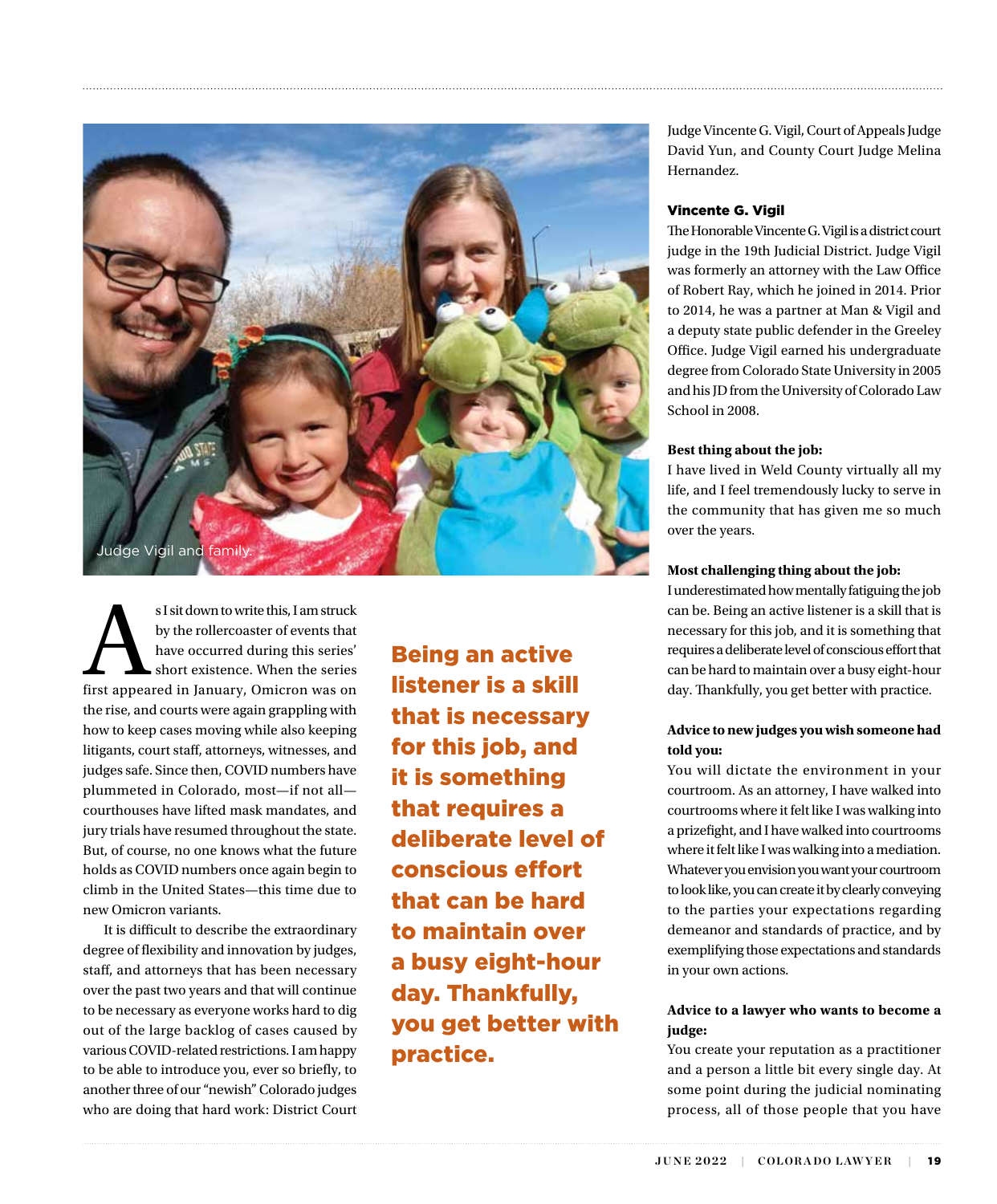interacted with professionally over the years will have the opportunity to give their opinion on you. Are you an honest person? Are you a reasonable person? Are you a compassionate person? They will look to how you have built your reputation, a little bit at a time, when answering those questions.

# **What do you think will change most within the judicial system in the next decade?**

We have made great strides in increasing the diversity of our bench. It is so important to recognize that we have a long way to go. When the makeup of our bench mirrors the communities in which we serve, not only do the varied backgrounds and experiences of our colleagues that we can draw upon make us all better judicial officers, but also it also gives the public more confidence that our decisions are fair and just. We are the face of a third of our government. We must be a representative face. I have every confidence that we will continue to make those great strides toward that goal.

# **Favorite sport to watch:**

I am a die-hard Broncos fan. Way too emotionally invested. Sometimes I have to listen to games on the radio because watching them on TV is too stressful! I think my wife is worried I am one bad day away from being a guy that paints himself blue and orange on Sundays. And, this is embarrassing, but sometimes I watch old games on YouTube—games where I know what happens at the end—and I still go through the same emotions and stress as watching a live game. I probably need some professional help, ha!

# **Person you'd most like to invite to dinner:**

Justice Sotomayor! I love her book, and my kids love her kids' book. An absolute inspiration.

# David Yun

The Honorable David Yun was appointed to the Colorado Court of Appeals on December 2, 2019, and was sworn in on March 2, 2020. Before joining the Court, Judge Yun was a partner at Messner Reeves from 2019 to 2020; a partner at Jaudon & Avery from 2001 to 2019; and an associate, and then a partner, at Long & Jaudon



# There is no one particular career path to becoming a judge. It's more important to develop the skills and attributes that would make you a good judge.

from 1993 to 2001. He focused his law practice primarily on civil appeals, health care law, and medical malpractice law. He regularly argued cases before the Colorado Supreme Court, the Colorado Court of Appeals, and the US Court of Appeals for the Tenth Circuit and was part of a team that successfully appealed a case to the US Supreme Court. He is a fellow of the Litigation Counsel of America as well as a member of the Colorado Civil Jury Instructions Committee and the CBA Ethics Committee.

# **Best thing about the job:**

Serving on the Court of Appeals is truly a privilege and honor. I feel lucky to have the opportunity to work on cases that have meaning and that impact people's lives. The cases we work on are fascinating and multifaceted. I enjoy the variety of cases we handle and the problem-solving involved in appeals. I love trying to explain complex legal issues clearly and writing succinct opinions. Also, I enjoy reading and learning about the law, which is one of the primary reasons that I wanted to become an appellate judge.

# **Most surprising thing about the job:**

The collegiality on the court has been a pleasant surprise for me. I've been very impressed by my fellow judges' dedication, thoughtfulness, intelligence, and sense of humor. We discuss our opinions with great care: exchanging ideas, providing suggestions, and modifying our opinions to address each other's concerns. We try to reach a consensus when we can, and most of the time we do, but sometimes we disagree. While disagreements have the potential to become personal, that has not been my experience. We have all been very supportive of each other's viewpoints even when we strongly disagree. I very much enjoy working with my colleagues.

# **Thing or things you'd like to see attorneys do more often:**

Be nice to each other, don't be afraid to make concessions, and write concisely.

# **Advice to a lawyer who wants to become a judge:**

There is no one particular career path to becoming a judge. It's more important to develop the skills and attributes that would make you a good judge. Talk to judges about their jobs—what they like or don't like and what they do on a day-to-day basis. Evaluate what you can do to improve your skill set and get feedback and advice.

# **What do you think will change most within the judicial system in the next decade?**

I think that developments in technology will impact the judicial system the most in the next